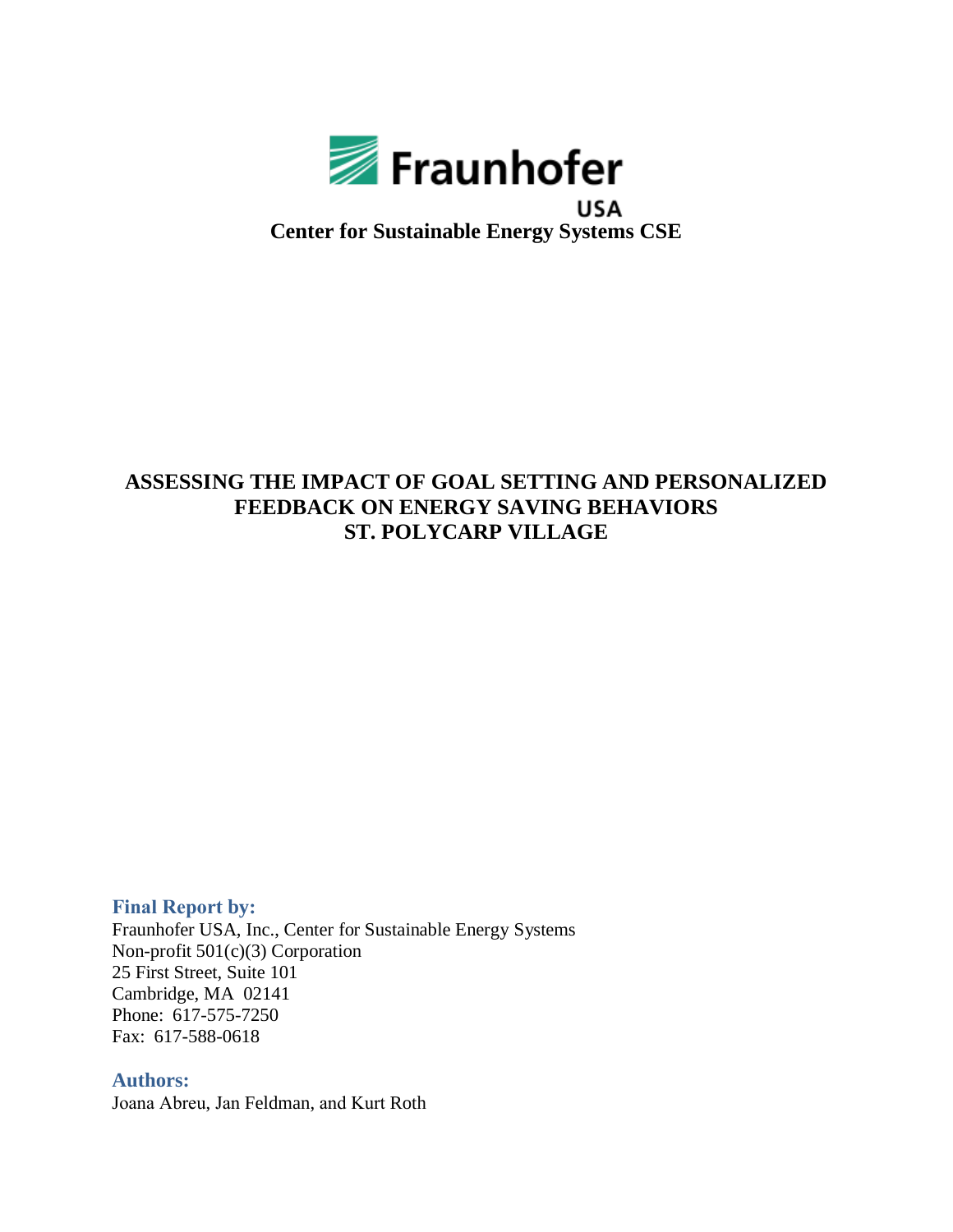

#### **Table of Contents**

#### **Table of Figures**

|                                                                                                   | 9  |
|---------------------------------------------------------------------------------------------------|----|
|                                                                                                   |    |
|                                                                                                   |    |
|                                                                                                   |    |
| Figure 5: Example of a tip and challenge about saving energy through programming the energy       |    |
|                                                                                                   | 15 |
| Figure 6: Example of a tip and challenge about saving energy while washing the dishes  15         |    |
|                                                                                                   |    |
| Figure 8: Example of a tip and challenge about saving energy through lighting                     |    |
| Figure 9: Example of a tip and challenge about saving energy with electronic equipment  17        |    |
| Figure 10: Example of a tip and challenge about saving energy by weather striping your home 17    |    |
| Figure 11: Example of tip and challenge about saving energy with electronic equipment  18         |    |
| Figure 12: Example of a tip and challenge about saving energy with power strips  18               |    |
| Figure 13: Example of a tip and challenge about saving energy with controlling light and heat. 19 |    |
|                                                                                                   |    |
| Figure 15: Example of a tip and challenge about saving energy while doing the laundry  20         |    |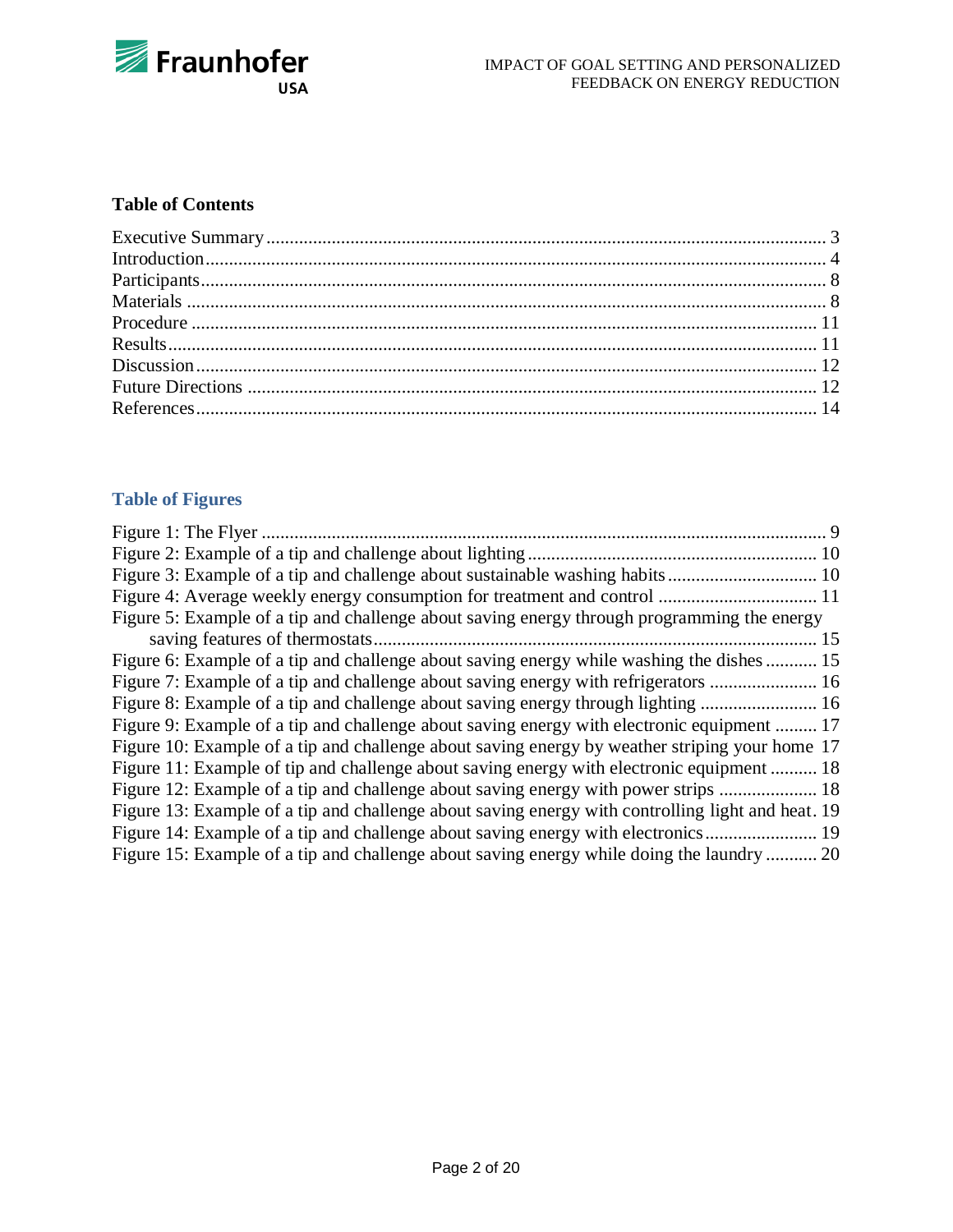

#### **Executive Summary**

St. Polycarp Village is an affordable housing residency in Somerville, MA. The buildings are high efficiency, with LEED certification, solar PV, a green roof, energy star appliances, and other features. Although the residents do not pay for heat, they do pay for electricity, and we sought to help them reduce their electricity consumption, adopting less energyintensive everyday practices.

While the building has the potential to be very energy efficient, the presence of sustainability features does not necessarily mean that the projected amount of energy will be saved. For example, research has found that giving someone a potentially energy efficient programmable thermostat does not necessarily mean that they will save energy (Malinick, et al., 2012). Every day practices influence the way people use energy, because to accomplish the same everyday objective (for example cook dinner) comparable individuals may engage in practices that demand energy in a very different way. A lifestyle based on microwaving meals *v.* hold fashion cooking is an example of practices that involve very different amounts of energy consumption to provide for the same basic need. Marketing providing new social norms, increased mobility and the breach between social and familial networks can explain the everincreasing adoption of energy demanding lifestyles. We performed an experiment with the residents of one of the buildings, comprising 24 apartments. We visited the site every week from July 12, 2013, to November 22, 2013, to read their electricity meters. The first eight weeks were used as a baseline of electricity consumption. During the second 8-week period, we mailed energy saving tips to half of the apartments every week. We continued to record their electricity consumption for 4 weeks after the end of the treatment, to determine if residents continued to follow the energy saving tips.

Results showed that cooling degree days, and the experimental group were significant predictors of energy consumption, and number of hours of daylight was not a significant predictor. Because the experimental group significantly predicts consumption during the baseline period, it appears that the two groups were significantly different from each other before implementation of the treatment and thus come from different populations. As a result, it is difficult to determine the effect of our treatment because we cannot directly compare the two groups.

It is possibly that a larger sample size would have yielded more comparable experimental groups, and thus allowed for a more reliable analysis of the effect of our treatment.

Page 3 of 20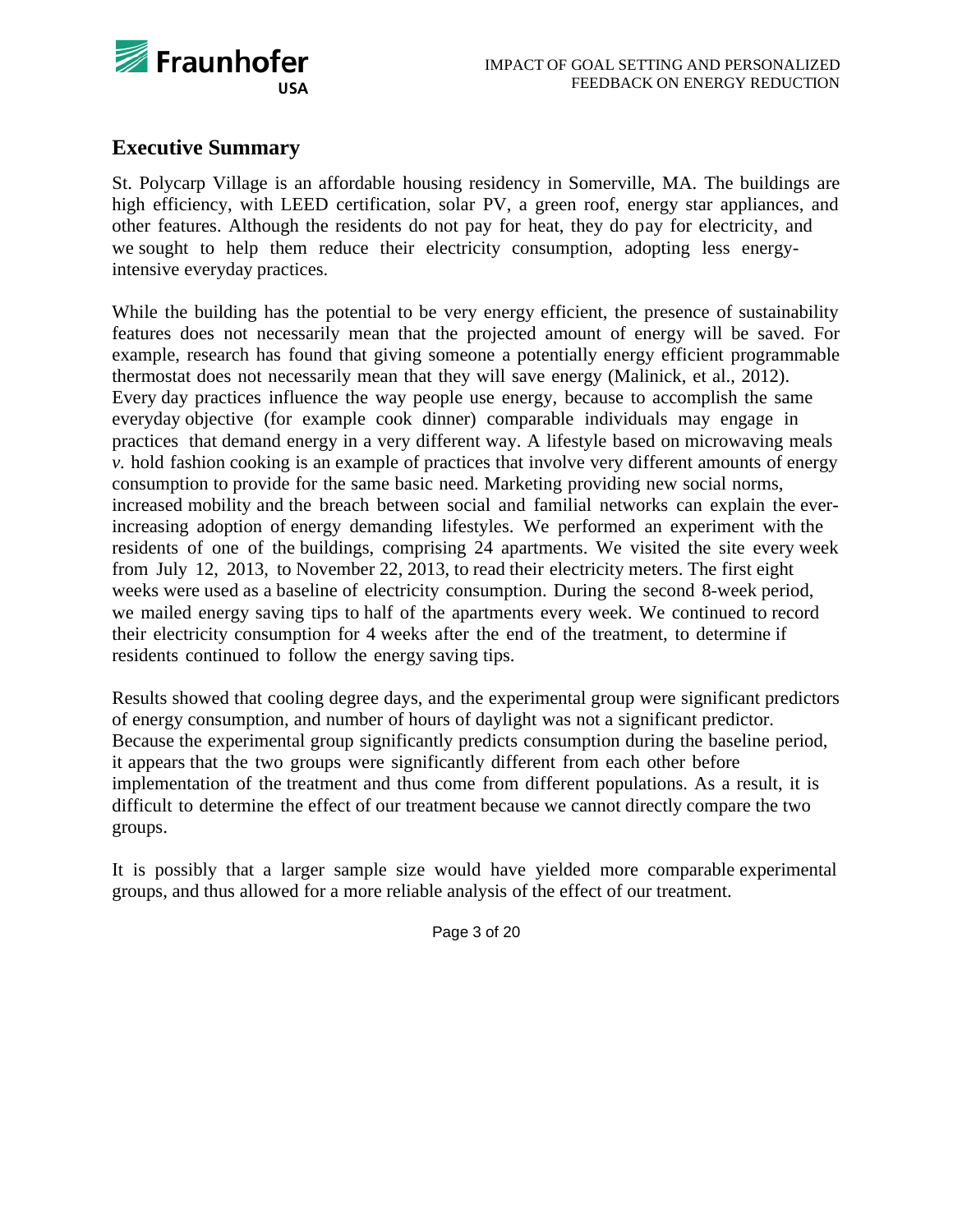

# **Introduction**

Convincing people to save energy can be extremely difficult. However, there are cognitive processes and heuristics that researchers can explore to encourage energy efficient decisions. The transtheoretical model (Norcross, 1992; Prochaska & DiClemente, 1983; & Prochaska, DiClemente) attempts to conceptualize the process of intentional behavioral change by placing individuals in one of four stages of the behavior change process based on a specific behavior. These stages are: pre-contemplation, contemplation, action, and maintenance. This theory could be applied to promoting and maintaining sustainable practices by changing existing energy intensive everyday habits. People in different stages of the transtheoretical model are characterized by how receptive they are to the idea of behavior change. Therefore, different strategies for enabling these changes will be more effective for some groups than for others (Prochaska, DiClemente, & Norcross, 1992). Motivation is viewed as an important component throughout the entire process of change. Thus, it should be possible to tailor the message to speak to people in different stages of intentional behavioral change, which could help them progress to the next stage (DiClemente, 2004).

People in the pre-contemplation stage lack both an awareness of a problem and recognition of the self as part of the problem (Prochaska, DiClemente, & Norcross, 1992). Our goal is for the subject to recognize their role and responsibility for energy consumption. We can do this by personalizing the risks of inaction and providing vivid information that inspires regret or excitement in relation to the problem. This draws on the availability heuristic, which makes people overestimate the importance of recent or vivid events because they are more readily available in a person's mind (Ashby, et al. 2010).

Feedback about energy usage and efficiency as a social norm can also be useful in raising people's awareness of the problem's existence, though the way the problem is framed can impact whether people will use more or less energy in response (Darby, 2006; Cialdini, 2007). Importantly, Cialdini (2007) also states that people are unaware of the effect social norms have on their behavior, which ensures that people in the pre-contemplation stage will not feel coerced. If people feel pressured into changing their behavior, it is likely that they will revert to their old behaviors once that pressure, such as the urging of friends or a motivational campaign, is removed (Prochaska, DiClemente, & Norcross, 1992).

The contemplation stage represents an awareness of the issue and stimulates thinking about behavior change, but without a commitment to do so. Interventions should focus on attitude change and providing concrete goals that make change seem attainable (Prochaska, DiClemente, & Norcross, 1992). When combined with energy use feedback, self-set goals and assigned goals help people save more energy than those with no specific goal (McCalley, 2006). Additional information about the problem, as well as continued feedback and demonstrated support from the community, can help people overcome their ambivalence towards adopting new behaviors. Social cognitive theory attributes this type of behavior change to the integration of outside information into one's personal viewpoint in a way that allows the individual to feel ownership of the behavior (McCalley, 2006, p. 1153). Attitude and behavior influence each other, and feeling like you are able to implement a certain change is crucial to this process. At this stage, it is important to make people think that they can and should be changing their behavior, and to help them plan these changes.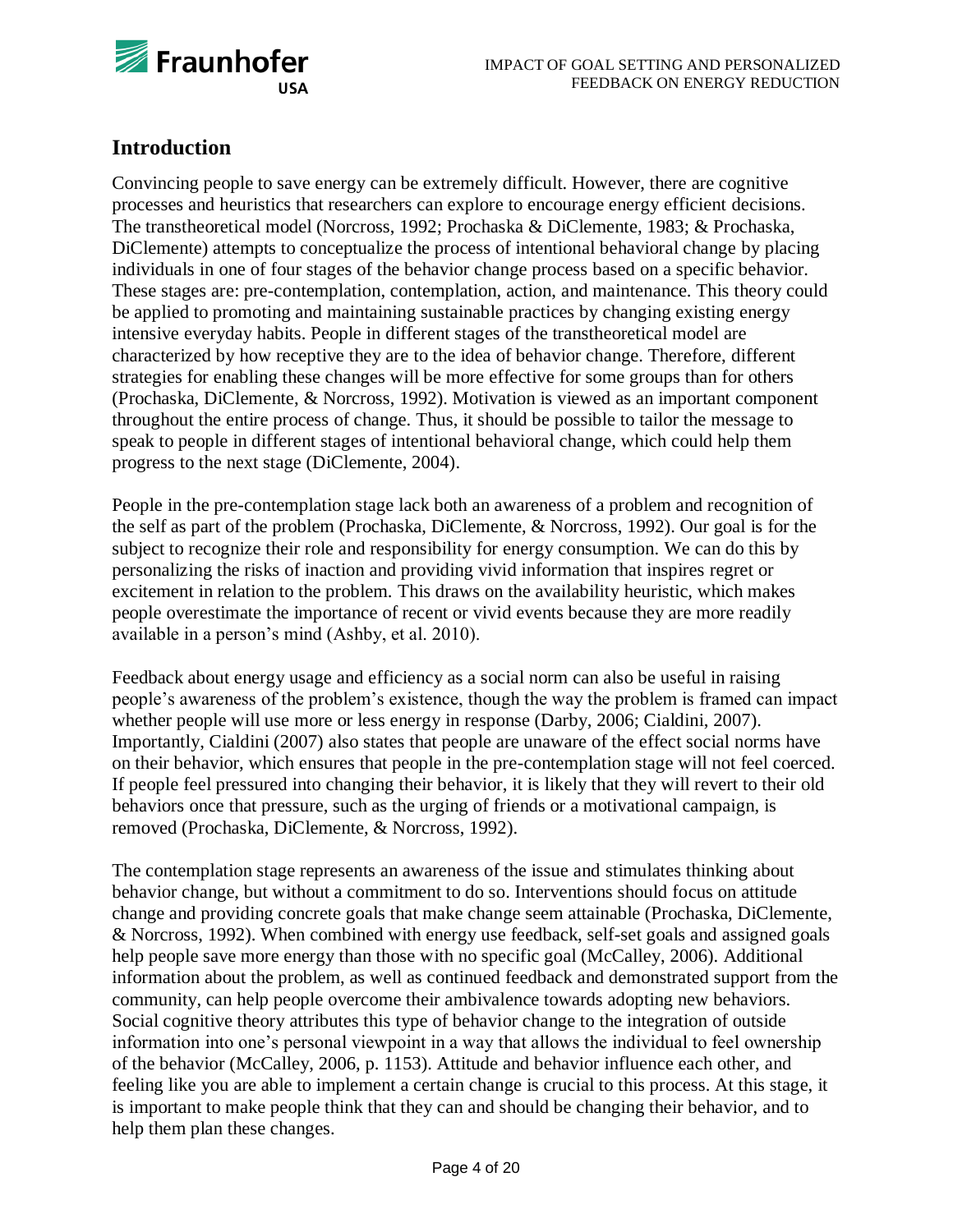

In the action stage, people have already decided to change their behavior and should be targeted with attempts to combine this intention with real behaviors, modifying existing behaviors or routines to initiate the change (Prochaska, DiClemente, & Norcross, 1992). A good way to do this is to make the initial actions easier, providing concrete steps for what to do and how to do it. We want people to build skills and make contextual changes, which will help them overcome barriers to behavior change and make them more likely to perform the desired behaviors. This can be accomplished by changing default options to the desired behavior. For example, in two natural experiments and two laboratory experiments, Pichert and Katsikopoulos (2008) demonstrated that people prefer a "green" power source over a non-sustainable source when it is the default choice or if there is no default selected; however, when the non-sustainable option is the default, more people chose that option. This is an example of the status quo bias, wherein people generally prefer to maintain the default option because it requires less effort and because it is the implicitly recommended course of action (Pichert & Katsikopoulous, 2008).

Information about available incentives or technology - including behavior change support systems - will provide individuals with more ways to turn their intentions into actions. Having people make plans for exactly when or how they will perform an action can also increase the likelihood that they will perform it (McCalley, 2006; Nickerson & Rogers, 2010). Reminders or prompts to perform a new behavior can have this effect as well (Ashby, et al., 2010).

Maintenance involves working to prevent relapse, and making the behavior change permanent. Several strategies used for the action stage may also be appropriate during the maintenance stage. It is essential to equip people with skills and social support that can help them prevent and recover from relapses. One factor is maintaining the self-perception that they are the kind of person they want to be, whether that is someone who has recovered from an addiction or has started saving energy (Prochaska, DiClemente, & Norcross, 1992). Social support can be implemented by making use of social norms—even if someone is having trouble conserving energy, they may still believe others are doing it and that it is the correct thing to do. It is also necessary to ensure that new behaviors become habits, so introducing people to new technology that can automate their energy savings or help them save without much effort will be effective (Houde & Todd, 2011). We want to make it as easy as possible for them to continue saving energy once they have begun to do so. Having people commit to following through with their behaviors can make them more likely to perform those behaviors in the future (Burn & Oskamp, 1986).

In planning an intervention for a residential building, we designed energy saving tips that could be distributed to residents who fell into each behavior change category. We used variations of the same tips for each stage, phrased in ways that would appeal to each group. For example, one tip we wrote involves unplugging the television when it is not in use, since it still uses power when it is turned off. The tailored message for the pre-contemplation group informed subjects of this problem and that they are wasting money by leaving their televisions plugged in, but without specifically instructing them to unplug their televisions. The contemplation group, however, would be more amenable to having their attitude changed. The message can contain social norms, saying that most people would approve of this energy saving measure, and suggesting that they could try a simple goal like unplugging the television a twice in the next week. The action group benefits from concrete instruction, so we suggested ways to make unplugging the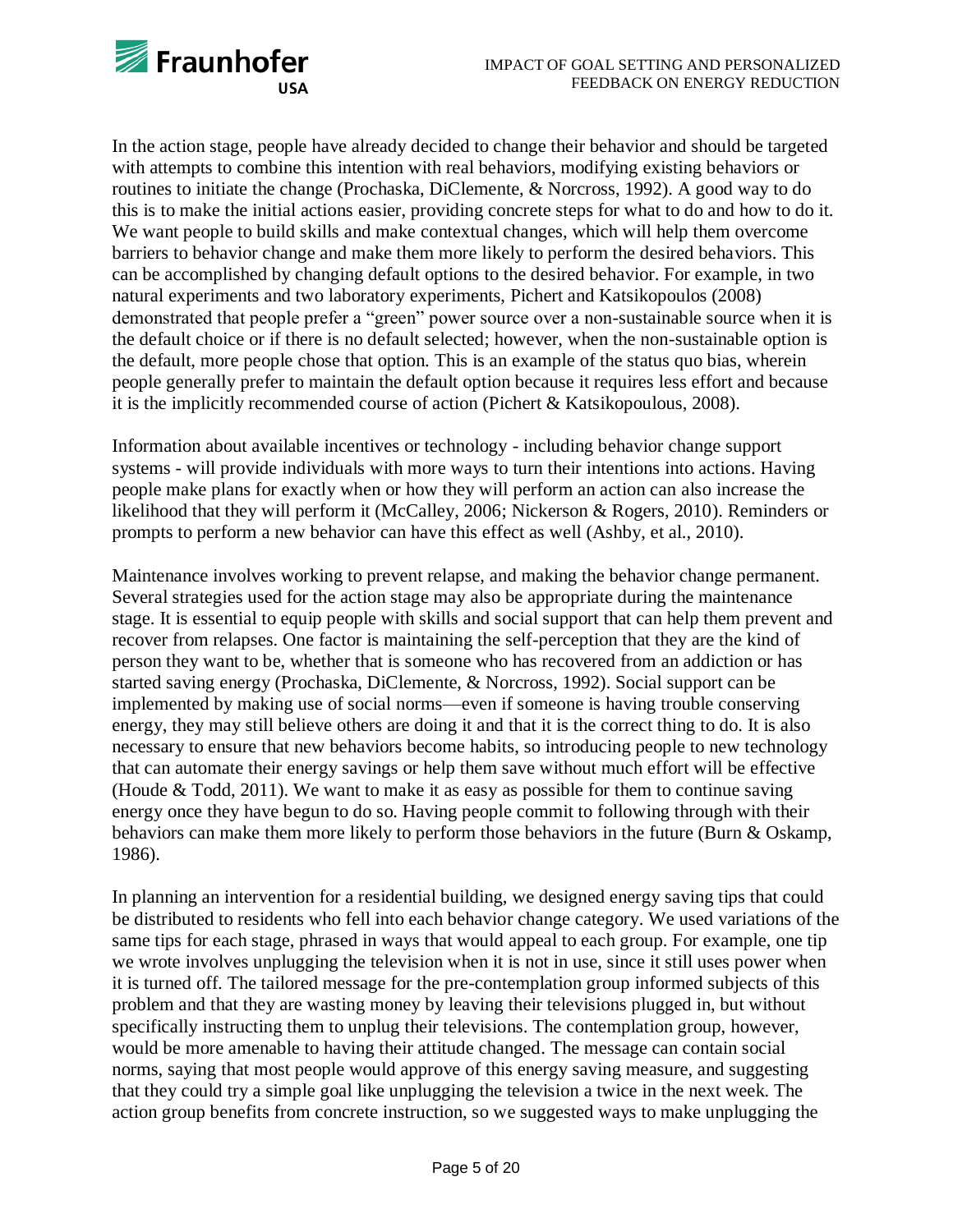

television easier to start doing: set an alarm to remind yourself, and unplug it when you turn it off for the night. Finally, the maintenance group should be given ways to consolidate habits and prevent relapse. Here, we suggested using an advanced power strip, which can prevent electronics from consuming electricity when not in use. We listed a website where subjects could purchase them for a discounted rate, and suggested using the power strip for multiple electronic devices and turning them all off by switching off the power strip. This builds on previous actions and makes habit-forming easier, simplifying the energy saving action.

Tailoring messages about energy savings to the different stages of behavior change means that no one will feel that they are being forced to do something they are not prepared to do, or that they are being chastised for not taking action sooner. These message strategies make suggestions that are attainable for each level of behavior change preparedness. Intrinsic motivation is more powerful than external motivation, and more resistant to relapses (Curry, Wagner, & Grothaus, 1990). Our goal is for people who are given these tips to identify with their goals and feel that these changes are what they themselves want to do, and not simply that someone is trying to convince them to alter their behavior. The different stages in the behavior change process are more susceptible to certain strategies because they represent different levels of readiness for change. To best apply the transtheoretical model of behavior change, and to provide the most useful strategies to people in the various stages, it is necessary to segment the chosen population by their level of change readiness. In a substance abuse context, this has been accomplished with a 32-item assessment, which asks participants to rate their agreement with statements like "I may be part of the problem, but I don't really think I am," and "Anyone can talk about changing; I'm actually doing something about it" (McConaughy, et al., 1989).

The assessment has been adapted for other areas of behavior change such as weight loss (Prochaska, DiClemente, & Norcross, 1992), and could be similarly adapted to be relevant to energy usage (Table 1). Scoring this assessment would indicate which members of the sample are in which stages, and who will benefit most from different tailored tips. Applying the stages of change framework to energy savings tips involves using different strategies for each stage. This is illustrated in the way we worded messages that encourage turning down the heat at night or when no one is home. The tailored message for the pre-contemplation group informed subjects that heating and cooling can be up to about half of your utility bill, and that many people save money by turning the temperature down at night.

We did not specifically instruct them to turn down the heat, because at this stage people do not yet want to change their behavior. Pre-contemplation is about raising awareness of the problem and the fact that it is solvable, so vivid information is most helpful. The contemplation group, however, would be more amenable to having their attitude changed. The message can contain social norms, saying that most people would approve of this energy saving measure, and suggesting that they try a simple goal like turning down the thermostat  $2-5^\circ$  the next time they leave the house, and adding that many people think 3° is a good amount to reduce the temperature.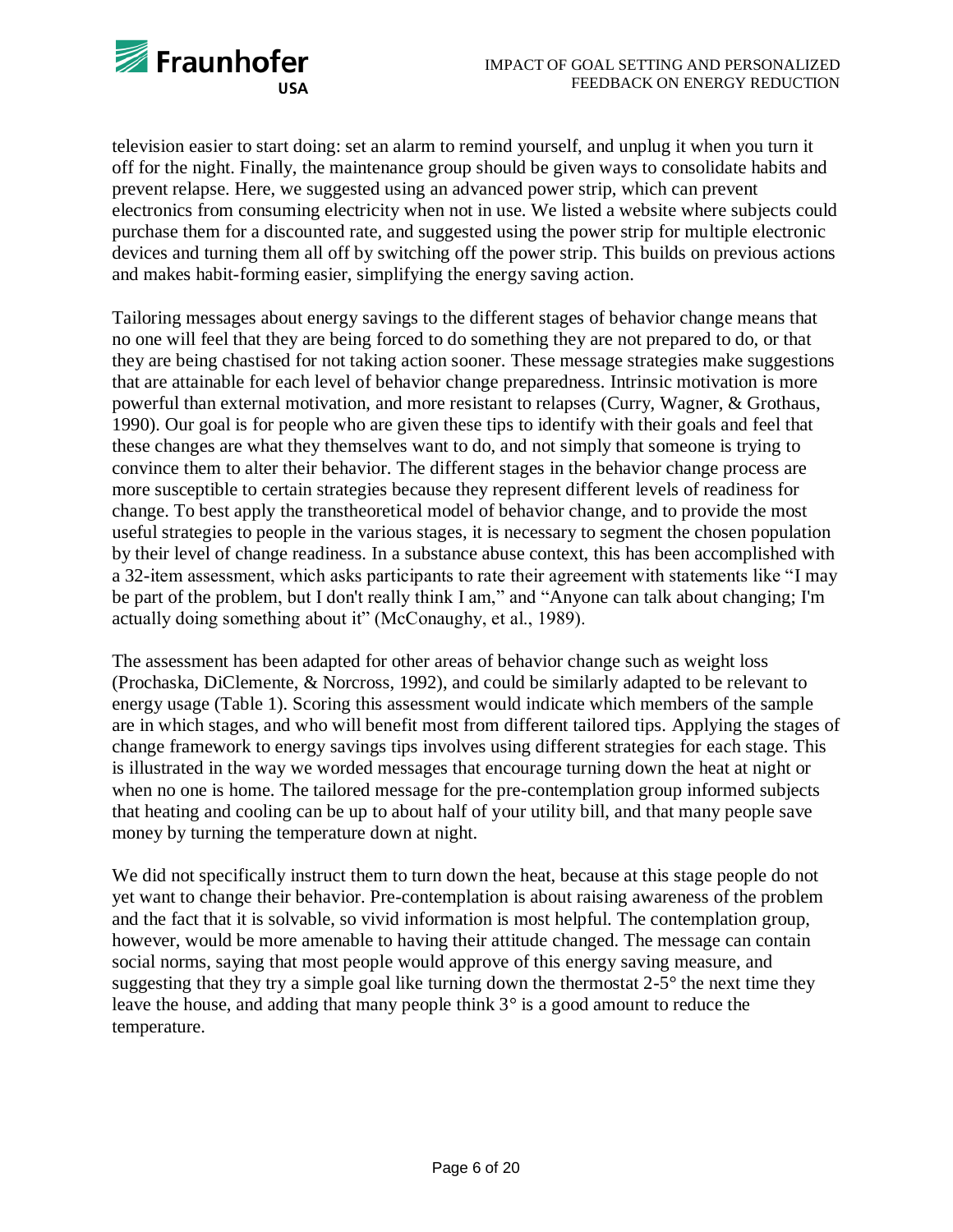

| <b>Stage</b>          | <b>Description</b>                                                                                                                                                                                                                                                           | <b>Strategies</b>                                                                                                                                                                                                                                                                |
|-----------------------|------------------------------------------------------------------------------------------------------------------------------------------------------------------------------------------------------------------------------------------------------------------------------|----------------------------------------------------------------------------------------------------------------------------------------------------------------------------------------------------------------------------------------------------------------------------------|
| Pre-<br>contemplation | People in the pre-contemplation stage have<br>no intention to change their behavior, and<br>may have little to no awareness of the<br>problem.                                                                                                                               | Raise awareness of issue<br>$\bullet$<br>Personalize risks of inaction<br>Provide vivid & personalized information<br>$\bullet$<br>inspiring fear or excitement<br>Provide feedback related to energy use, with<br>salient social norms                                          |
| Contemplation         | The contemplation stage is characterized<br>by an awareness of the problem, and<br>thinking about taking action but not yet<br>being committed to doing so.                                                                                                                  | Provide information<br>Continue feedback<br>Goal setting<br>$\bullet$<br>Provide social support                                                                                                                                                                                  |
| Action                | People who are in the action stage are<br>taking steps to change their behavior,<br>environment, or experiences to overcome<br>the problem.                                                                                                                                  | Help overcome barriers to behavior change<br>Concrete tips on what to do and how to do it<br>Provide information about new technology,<br>$\bullet$<br>services, and incentives<br>Skill development<br>٠<br>Behavior change support systems, and social<br>$\bullet$<br>support |
| Maintenance           | The maintenance stage involves forming<br>new habits and maintaining the behavior<br>change begun in the action stage. Relapse<br>is common during the behavior change<br>process, and people in the maintenance<br>stage must attempt to avoid and recover<br>from relapse. | Provide skills to help prevent and recover from<br>relapse<br>Introduce new technology to help automate<br>$\bullet$<br>"good" behavior or be more efficient without<br>much effort<br>Behavior change support systems, and social<br>٠<br>support                               |

Table 1: Description of the four stages of the transtheoretical Model of Behavior Change

The action group benefits from concrete ways to make behavior change easy, so we suggested using the programmable features of their thermostat to automatically lower the temperature at night and when no one is home, as well as providing a link to a website with rebates for new Energy Star heating units. Finally, the maintenance group should be given ways to consolidate habits and prevent relapse. Here, it would be ideal to provide step-by-step instructions for programming a schedule into their thermostat, specific to their thermostat model. This builds on previous actions and makes habit-forming easier, simplifying the energy saving

action.

After a group of people has been segmented into these stages, the tips can be distributed accordingly. In this way, all subjects receive the same energy saving tips, but the information is tailored so that there will be less resistance to adopting the behaviors. After the information has been distributed, it is necessary to reassess the subjects' current stage of the behavior change process and determine if the tips did move them further along in the process of change.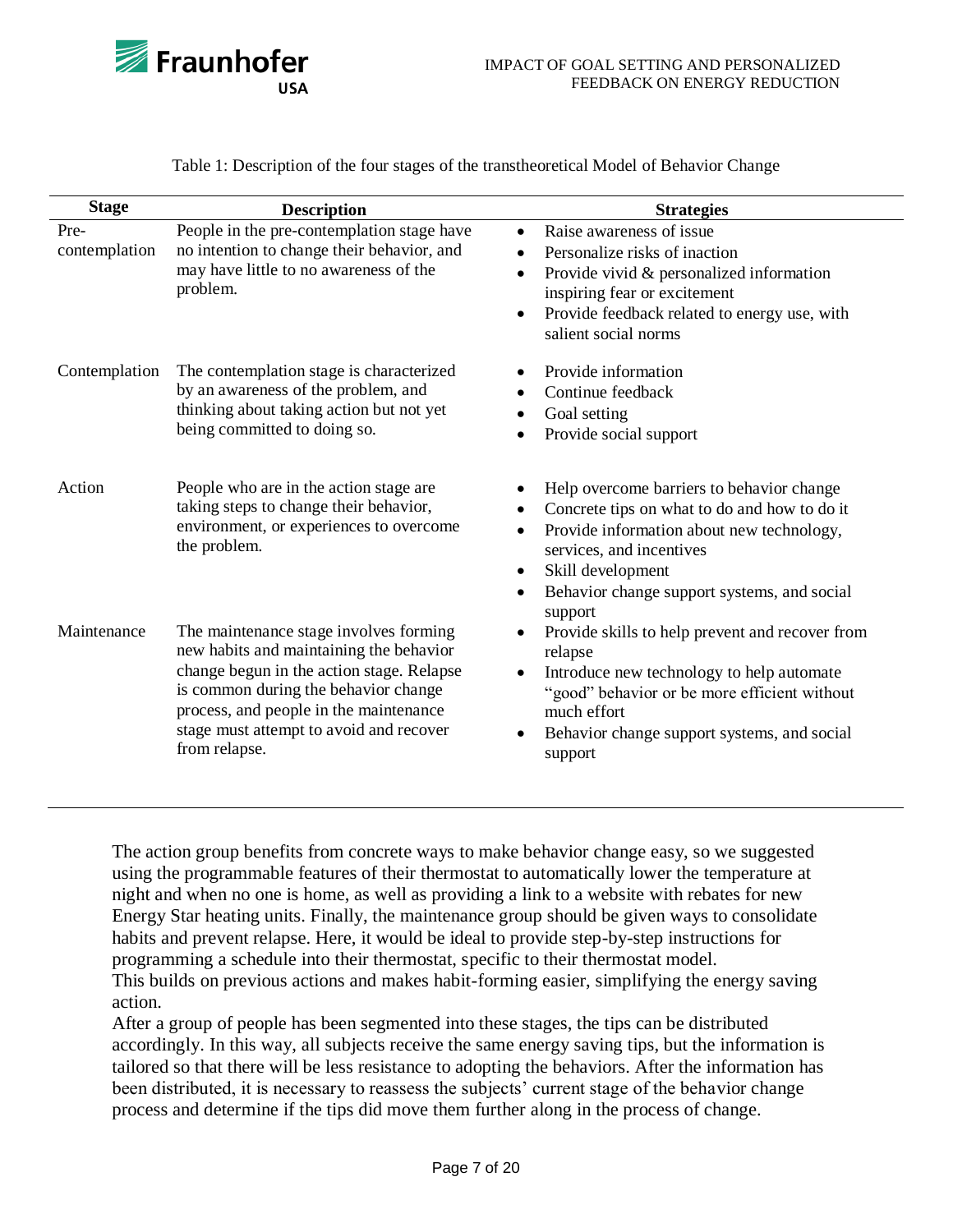

We have not had the opportunity to empirically test our tips as described above, although this could be investigated in future studies. We were not able to segment our sample due to limited contact with participants, a limited sample size, and low return rates for previous surveys with this population.

Thus, we adapted these segmented tips to create more universal flyers, which were sent to the subjects by mail every week. These flyers were created such that some information from each one would appeal to people at each stage. With each mailing, we included a general information sheet about the program and two pages with different types of tips, such as lighting and heating. Each tip sheet included a few pieces of information about the energy consuming device, which could be the amount of energy or money that activity or device uses or ways that people find to save energy.

Below this, we included two concrete suggestions for ways to save. These had check boxes next to them, so participants could choose which of the energy saving methods they wanted to implement that week. One suggestion was generally easier than the other, and we suggested ways to automate the efficient behavior where possible. By including options of different difficulties, we hoped to take advantage of people's preference for the more moderate option (citation). We expected that people who were not as far along in the behavior change process would choose to do the easier option because it was much more reasonable than the difficult option, and the people in the action or maintenance stage would choose the difficult option because the other option was too simple and not aggressive enough.

We also included a relevant image, illustrating the device or action described on the flyer. For pictures that included people, we attempted to find pictures that depicted people with similar characteristics and in a similar environment to the target population, taking advantage of the trusted messenger effect (Ashby, et al., 2010). In accordance with findings about framing, we phrased the information in terms of waste prevented instead of savings earned, because people are more upset by losses than they are made happy by equivalently sized gains (Houde & Todd, 2011).

# **Participants**

The participants were residents of the St. Polycarp village apartment complex. The experiment was non-invasive and did not require interaction with the participants or changes to their normal routines. Although the residents could decide whether or not to act on the tips, all residents of the chosen building's 24 apartments were considered to be part of the study. One of the electricity meters was malfunctioning for much of the study period, and one apartment seems to have been unoccupied for about a third of the study, and these two units were excluded from the final analysis, leaving 22 apartments.

### **Materials**

The first contact with residents was a flyer describing our project, which we called the "St. Polycarp Energy Challenge." This flyer explained that we would be sending weekly tips to help the St. Polycarp residents save energy, and challenged the residents to implement these tips and become an example for their community (Figure 1)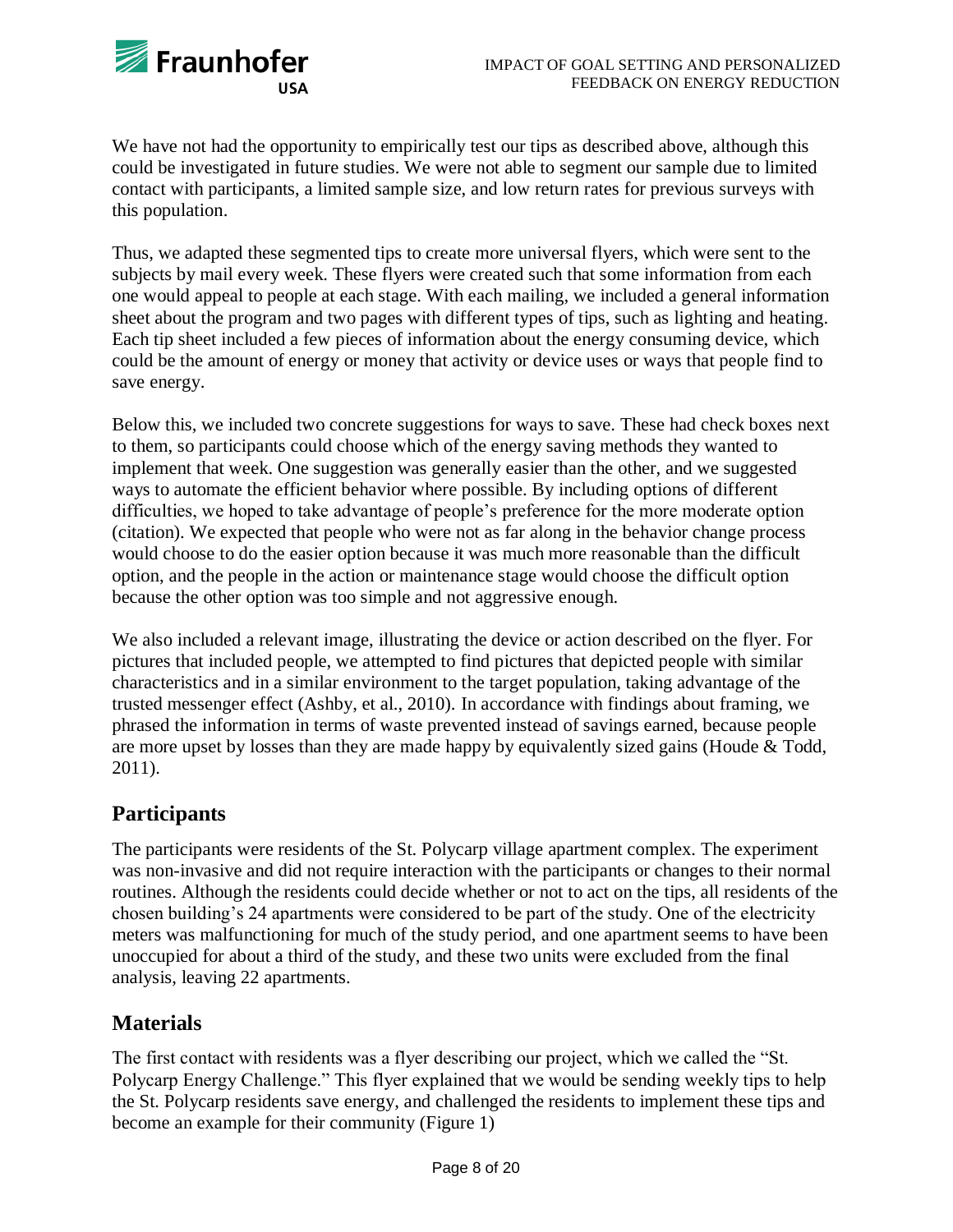



**Figure 1: The Flyer**

We used social norms to encourage participation in the program, encouraging tenants to join in the efforts of the rest of the community, and also tried to make it seem like a competition or game. We told them to keep track of how many of the energy efficiency tips they were going to perform each week by checking off the tips and count up the checked boxes. We included descriptions of what the different "scores" meant, with 0-1 meaning they should read more about energy efficiency, and 4 meaning they were a "super energy saver".

The subsequent weekly mailings included a general information sheet about the program, very similar to the initial flyer, and two pages with different types of tips, such as lighting and heating. Each tip sheet included a few pieces of information about an energy consuming device or behavior, which could be the amount of energy or money that activity or device uses or ways that people find to save energy. In accordance with findings about framing, we phrased the information in terms of waste prevented instead of savings earned, because people are more upset by losses than they are made happy by equivalently sized gains (Houde  $&$  Todd, 2011). Below this, we included two concrete suggestions for ways to save. These had check boxes next to them, so participants could choose which of the energy saving methods they wanted to implement that week. One suggestion was generally easier than the other, and we suggested ways to automate the efficient behavior where possible. By including options of different difficulties, we hoped to take advantage of people's preference for the more moderate option We also expected that different levels of options would appeal to a wider range of people, instead of targeting just those who were extremely committed to saving energy. Each page of tips included a relevant image, illustrating the device or action described on the flyer. For pictures that featured people, we attempted to find pictures that depicted people with similar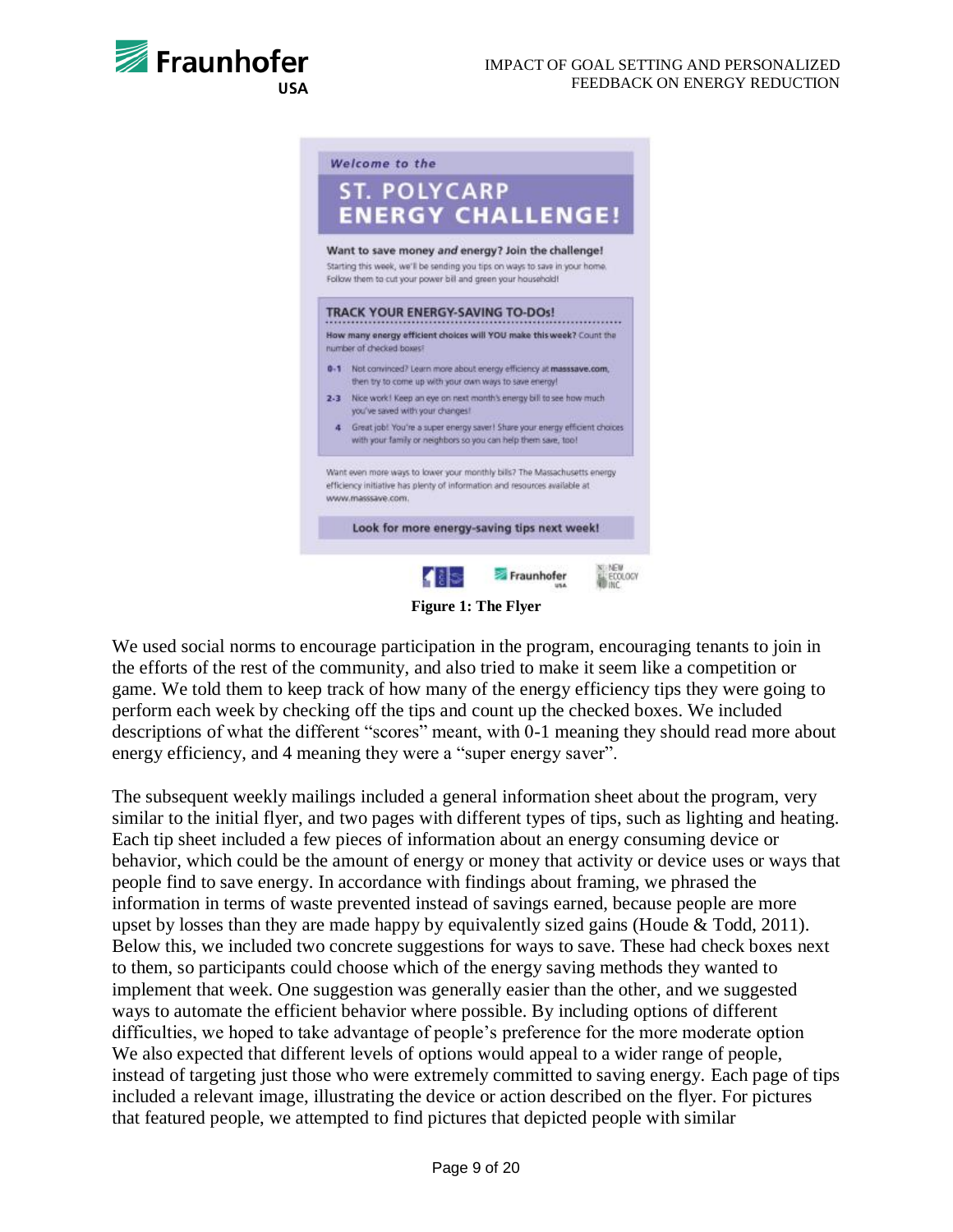

characteristics and in a similar environment to the target population, taking advantage of the trusted messenger effect (Ashby, et al., 2010; Figure  $2-3$ ). Remaining tips are in the annex.



Figure 2: Example of a tip and challenge about lighting



Figure 3: Example of a tip and challenge about sustainable washing habits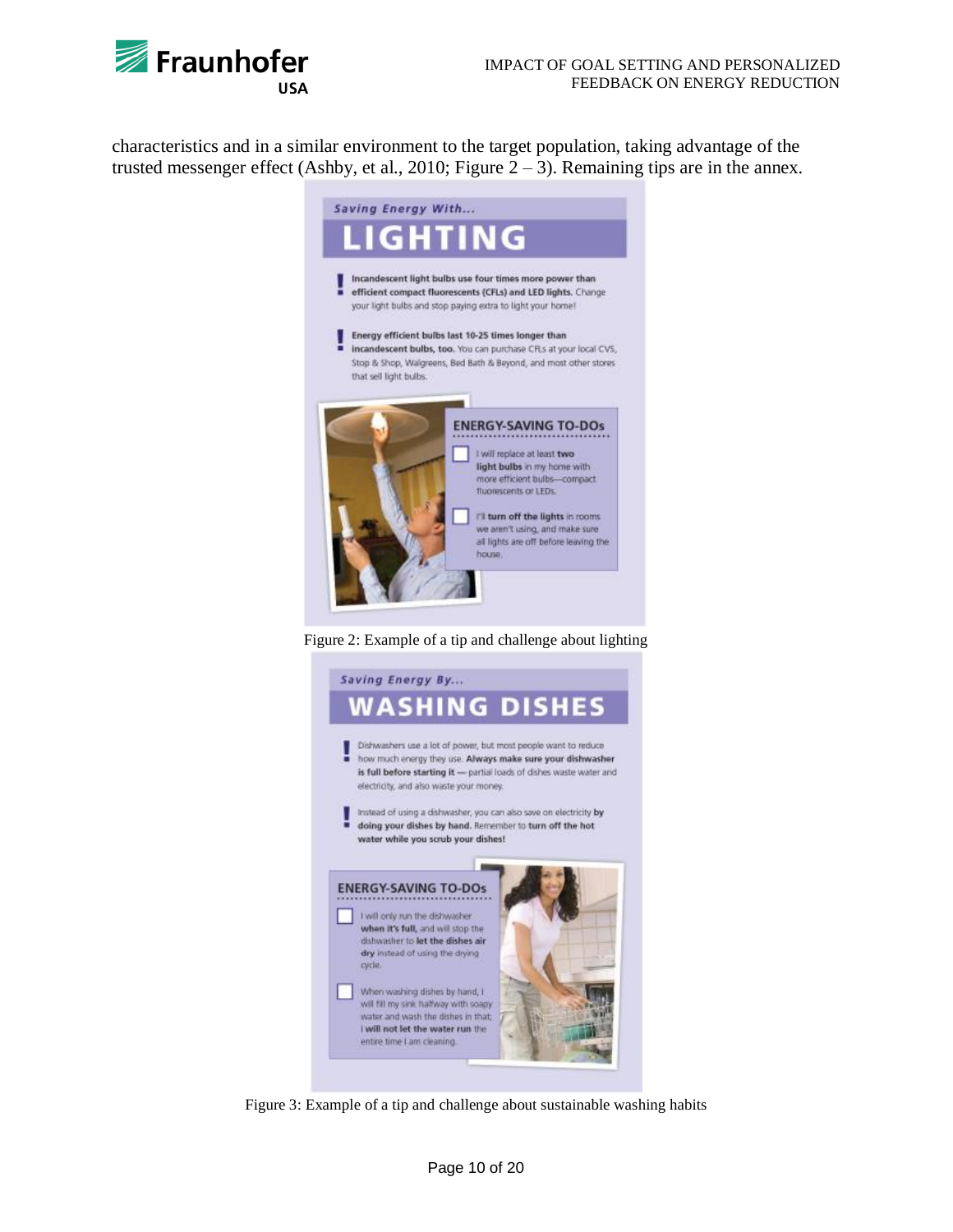

# **Procedure**

We mailed a flyer describing the Energy Challenge to the residents and hung a copy of the flyer on a communal bulletin board a week before the first set of tips was mailed. The apartments were subsequently randomly divided into a treatment group and a control group. We continued to send tips to the treatment group once a week, and read the electricity meters for all apartments. We sent out 8 sets of tips, one for each week of the treatment period.

# **Results**

We used the trimean of the electricity consumption for each group because this is a more robust measure of central tendency than an average, and it is resistant to outliers. A Kolmogorov-Smirnov test on the baseline data was non-significant (K-S = .46,  $p = .982$ ), indicating that the data were normally distributed. The same was true for the consumption during the treatment and post-treatment period (K-S = .905, p = .39). We then performed a regression analysis on the baseline data, with the experimental group, cooling degree days, and daylight hours as explanatory variables. We did not use heating degree days as an explanatory variable because heat was not included in the residents' electricity consumption. The model had a good overall fit with a high adjusted R2 of .82, and a Durbin-Watson statistic of  $d = 1.75$  which means that there was no autocorrelation in the data. Cooling degree days ( $\beta = .433$ ,  $p = .02$ ) and the experimental group variable ( $\beta = .77$ ,  $p < .001$ ) were significant predictors of consumption, and number of hours of daylight was not a significant predictor. Because the experimental group significantly predicts consumption during the baseline period, it appears that the two groups were significantly different from each other before we implemented the treatment and thus come from different populations. As a result, it is difficult to determine the effect of our treatment because we cannot directly compare the two groups. As shown in the graph below, the treatment group initially used more electricity, but their consumption decreased to levels that are similar to the control group after the treatment began. However, because the two groups seem to be from populations with different characteristics, we cannot determine that this decrease in consumption was caused by our treatment and not by preexisting differences (Figure 4).



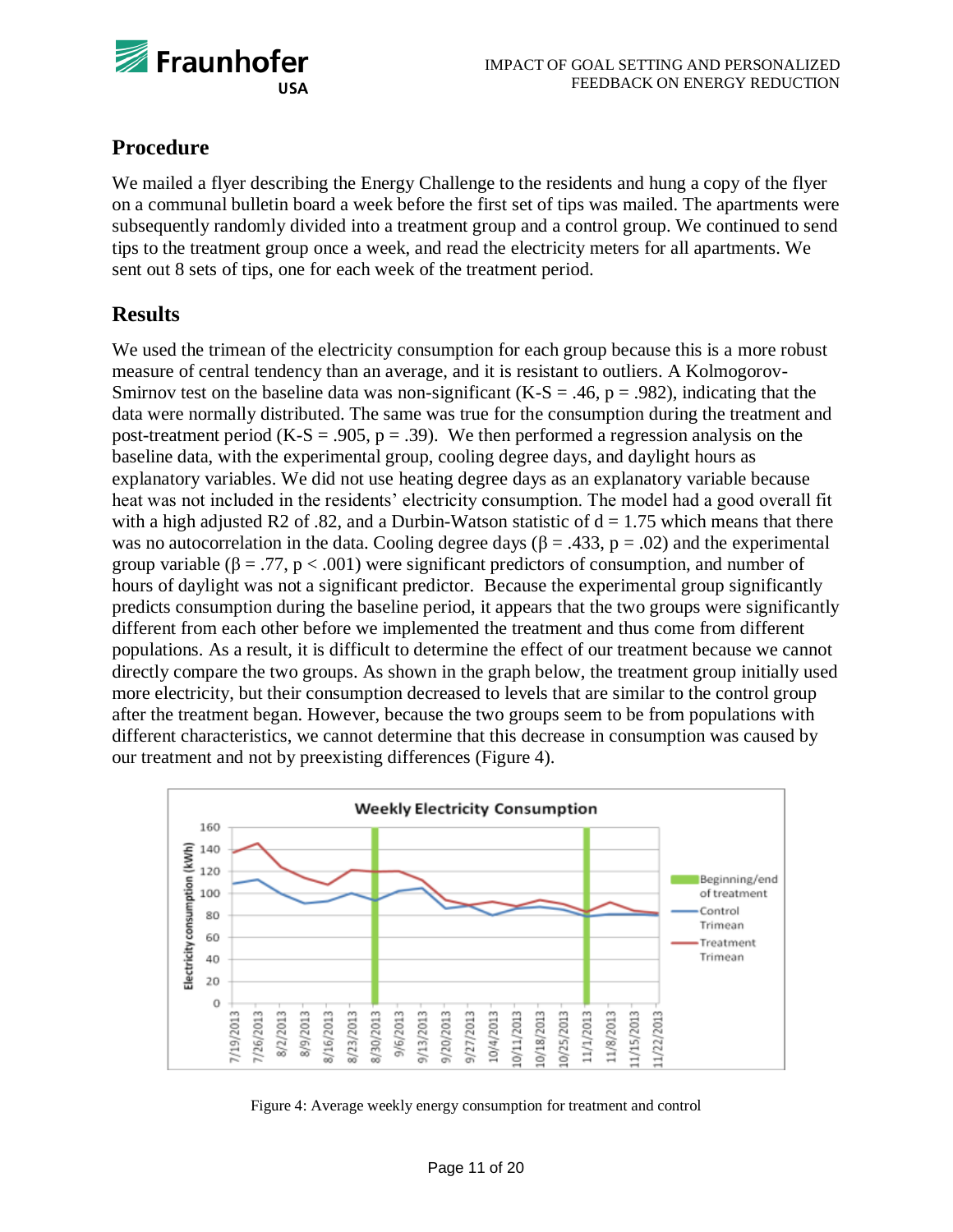

When we ran a regression analysis on the treatment and post-treatment period, the model also had a good overall fit (adjusted  $R2 = .83$ ) and the Durbin-Watson statistic indicated that there was no autocorrelation (d = 1.96). Experimental group ( $\beta$  = .33, p = .001) and cooling degree days ( $\beta$  = .89, p < .001) were significant predictors again, and daylight hours was not a significant predictor ( $\beta = -0.34$ , p = 0.85). Even though group membership was a significant predictor of consumption during and after the treatment, we cannot draw any conclusions about whether our treatment caused the difference. This is due to the initial difference between groups that was found above.

### **Discussion**

We could not conclude that our treatment had an effect on the electricity consumption of the residents. It is possibly that a larger sample size would have yielded more comparable experimental groups, and thus allowed for a more reliable analysis of the effect of our treatment. For a study of this type it may be beneficial to perform randomization based upon actual electricity consumption data instead of randomizing apartments, as it was apparent that the two groups had very different electricity consumption lifestyles.

Importantly, many of the tips suggested energy saving measures that would not impact the residents' electricity consumption, but would still save energy. For example, one week's tips involved implementing nighttime setbacks with the programmable thermostats that were in the apartments. While this would save energy, heating was not included the tenants' electricity bill. There is also no way to know if the tenants actually read the tips or simply discarded them. Based on the population of the area, it is also possible that some of the residents in the building were not native English speakers and may have had difficulty understanding the tips.

Another limitation of this study is the fact that most tenants were not excessive users of electricity and may not have been able to significantly reduce their consumption from their initial levels. The building's efficiency and energy saving appliances likely contributed to this, making residents think that they are already doing enough to save energy. However, it is important to continue testing similar programs in larger populations and less efficient buildings, where these tips may have a larger impact.

# **Future Directions**

For future research it will be necessary to do a survey of the participants before and after the experiment, because electricity consumption is not a good proxy for changes in lifestyle, which can happen without any significant impact on energy consumption. It may also be beneficial to examine the specific effect of message framing upon behavior. Rothman, et.al., (2006) notes that gain-framed messages are better for targeting preventative behaviors (e.g., installing CFL bulbs, insulating pipes) while loss-framed messages are more appropriate for detection behaviors (e.g., determining areas of energy consumption that are a problem). It may be that tailoring messages to consumers using gain or loss framed messages will stimulate behavioral change. For example, telling participants that by replacing two incandescent light bulbs with CFL bulbs they can save \$63.00 per year on their electricity bill is an example of a gain-framed message that may impact a specific preventative behavior (data drawn from Energy Star CFL savings calculator). The addition, using visual aids has been shown to increase the effectiveness of both gain and loss-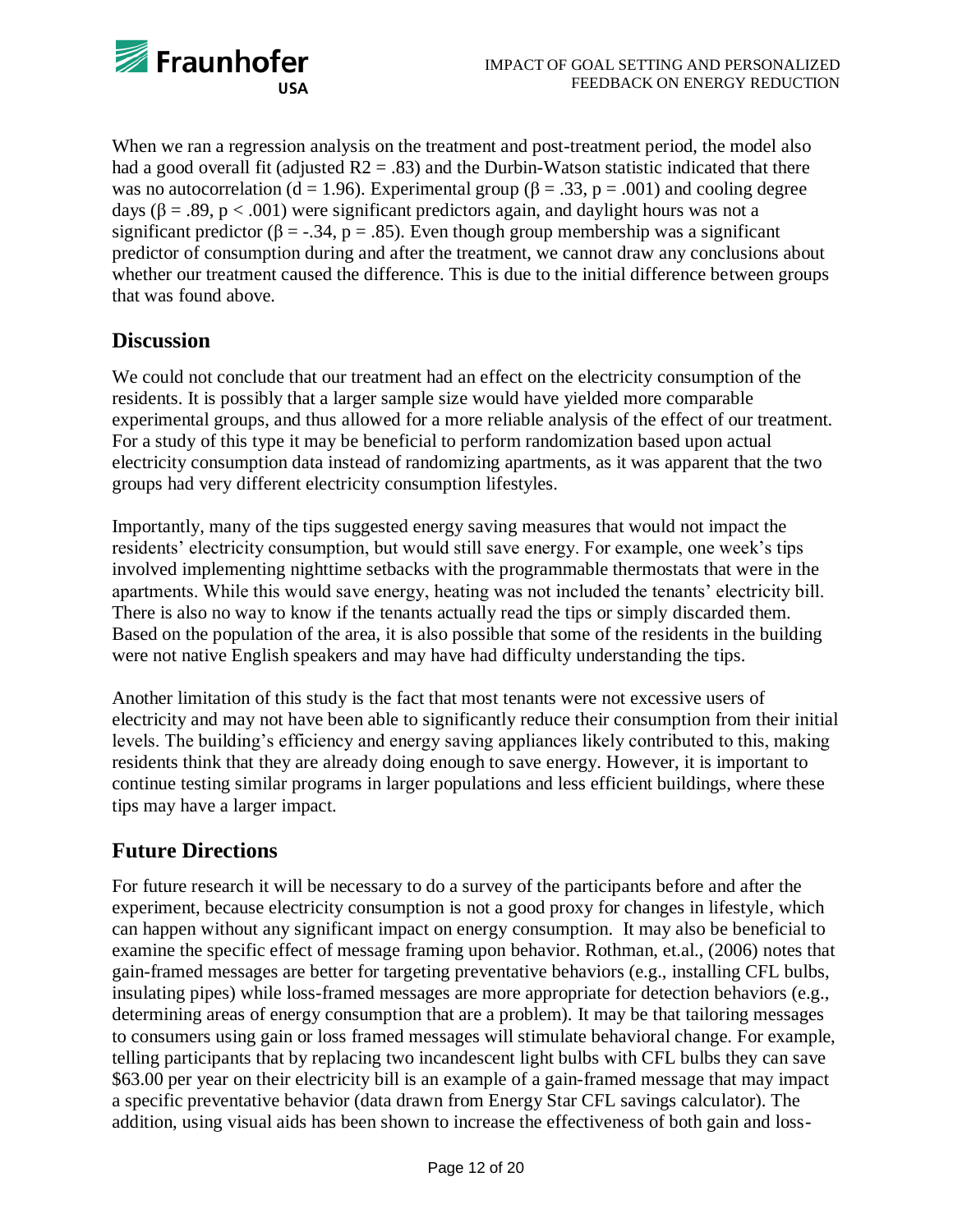

framed messages in health domains (Garcia-Retamero & Cokely, 2011). Adding effective visual aids (e.g., simplified graphs depicting savings for changing a behavior versus baseline data when behavior is not changed) may aid consumers to adopt "healthy" behaviors with regards to energy consumption.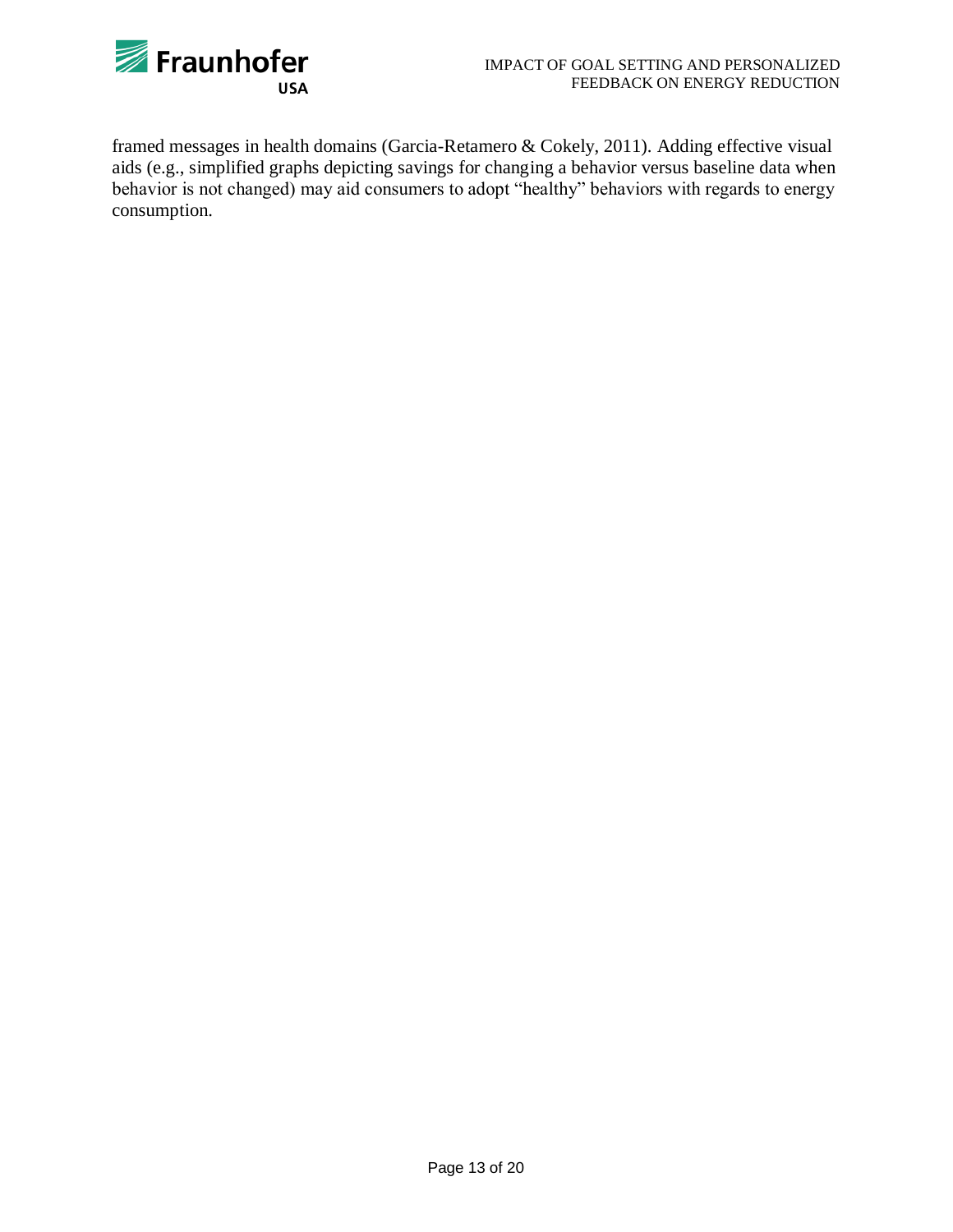

# **References**

- Ashby, K.V., Nevius, M., Walton, M., Ceniceros, B. & Todd, A. (2010). Behavior Insights and Tools: Applying Lessons from the Social Sciences to Efficiency Programs. *Consortium for Energy Efficiency*.
- Burn, S. M., & Oskamp, S. (1986). Increasing community recycling with persuasive communication and public commitment. *Journal of Applied Social Psychology*, *16*(1), 29-41.
- Cialdini, R. B. (2007). Descriptive social norms as underappreciated sources of social control. *Psychometrika*, *72*(2), 263-268.
- Curry, S., Wagner, E. H., & Grothaus, L. C. (1990). Intrinsic and extrinsic motivation for smoking cessation. *Journal of Consulting and Clinical Psychology*, *58*(3), 310-316.
- Darby, S. (2006). The effectiveness of feedback on energy consumption. *A Review for DEFRA of the Literature on Metering, Billing and Direct Displays*.
- DiClemente,C., Schlundt, D. and Gemmell, L. (2004) Readiness and Stages of Change in Addiction Treatment. The American Journal on Additions (13): 103 - 119
- Helitzer-Allen D. (1996) Stages of Behavior Change. CHILD SURVIVAL BASICS. 1996 (2):5- 7.
- Houde, S. & Todd, A. (2010). List of Behavioral Economics Principles That Can Inform Energy Policy. *Precourt Energy Efficiency Center at Stanford University*.
- Malinick, T., Wilairat, N., Holmes, J., and Perry, L. "Destined to Disappoint: Programmable Thermostat Savings are Only as Good as the Assumptions about Their Operating Characteristics." 2012 *ACEEE Summer Study on Energy Efficiency in Buildings*.
- McCalley, L. T. (2006). From motivation and cognition theories to everyday applications and back again: the case of product-integrated information and feedback. *Energy Policy*, *34*(2), 129-137.
- Nickerson, D. W. & Rogers, T. (2010). Do you have a voting plan? Implementation intentions, voter turnout, and organic plan making. *Psychological Science*, *21*(2), 194-199.
- Pichert, D. & Katsikopoulos, K. V. (2008). Green defaults: Information presentation and proenvironmental behaviour. *Journal of Environmental Psychology*, *28*(1), 63-73.
- Prochaska, J. O., DiClemente, C. C., & Norcross, J. C. (1992). Applications to addictive behaviors: In search of how people change. *American Psychologist*, *42*, 1102-1114.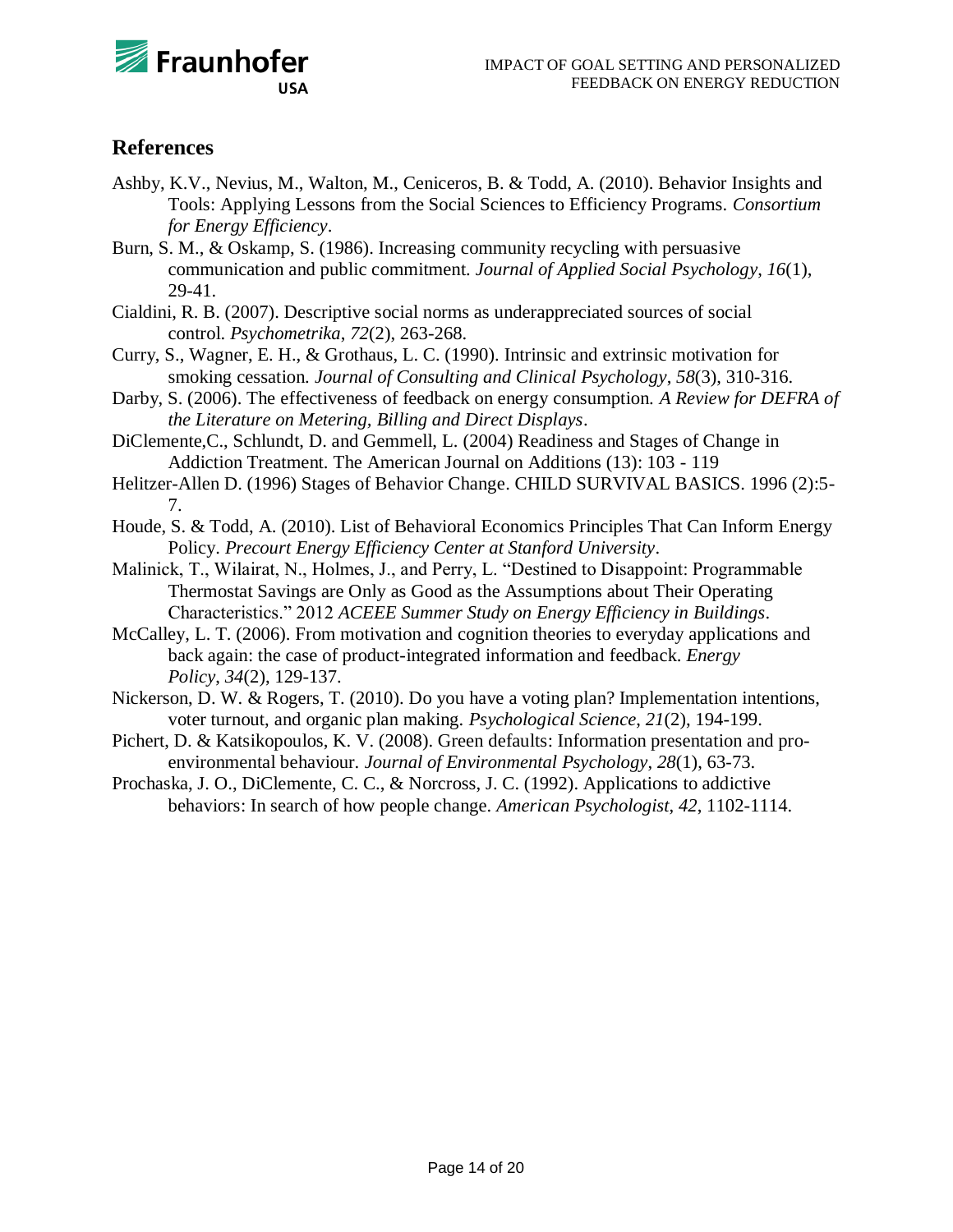



**Figure 5:** Example of a tip and challenge about saving energy through programming the energy saving features of thermostats



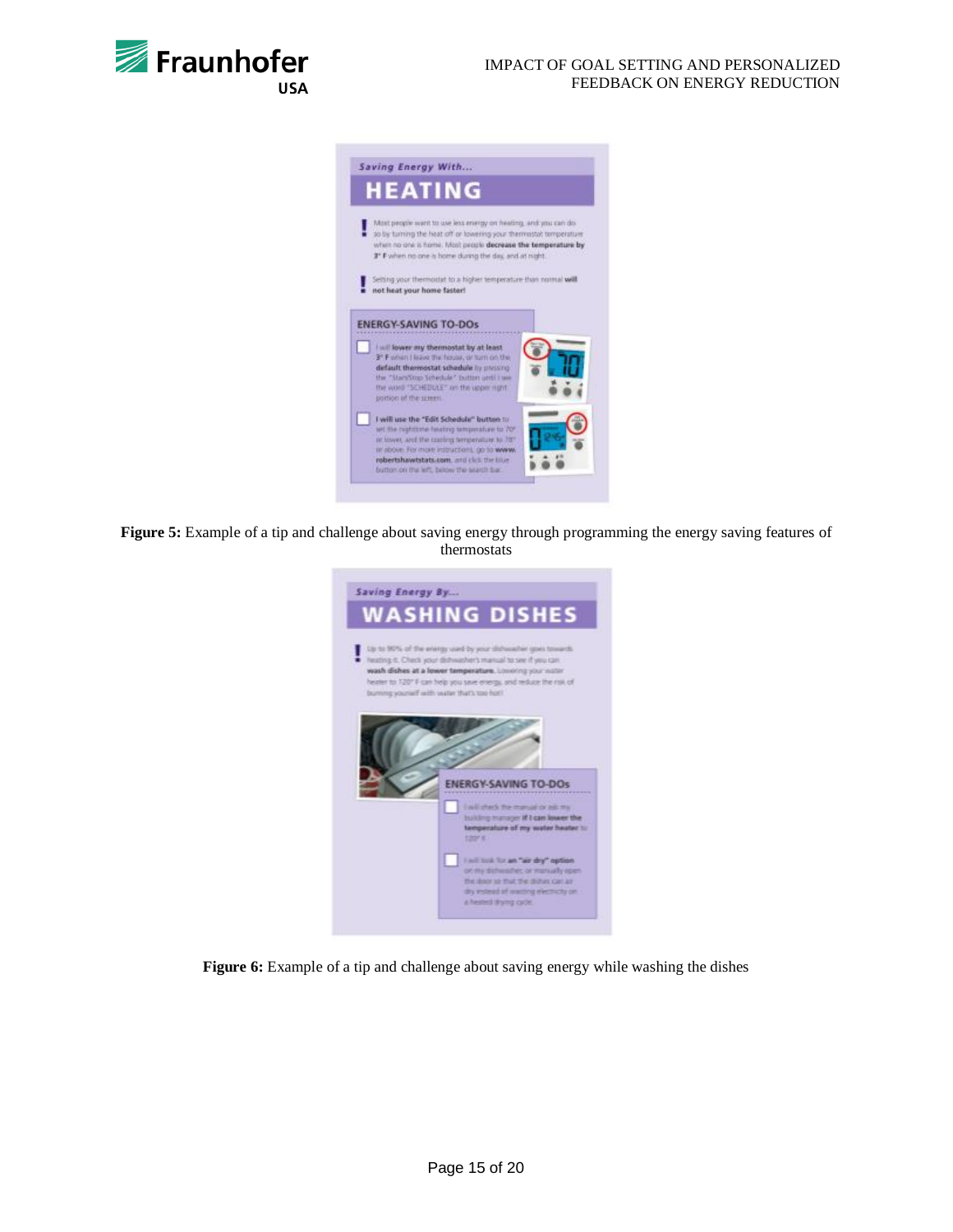



Figure 7: Example of a tip and challenge about saving energy with refrigerators



**Figure 8:** Example of a tip and challenge about saving energy through lighting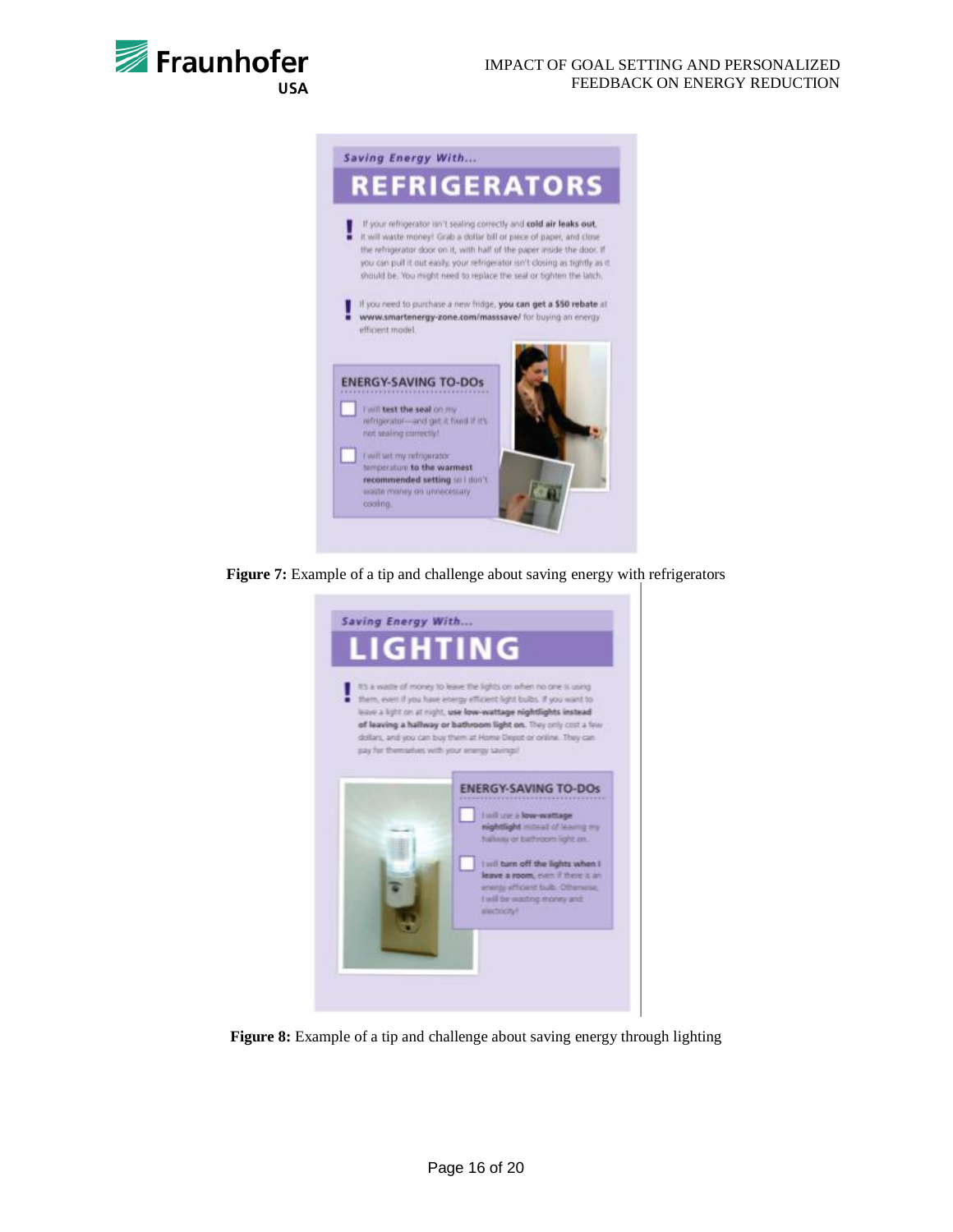



Figure 9: Example of a tip and challenge about saving energy with electronic equipment



Figure 10: Example of a tip and challenge about saving energy by weather striping your home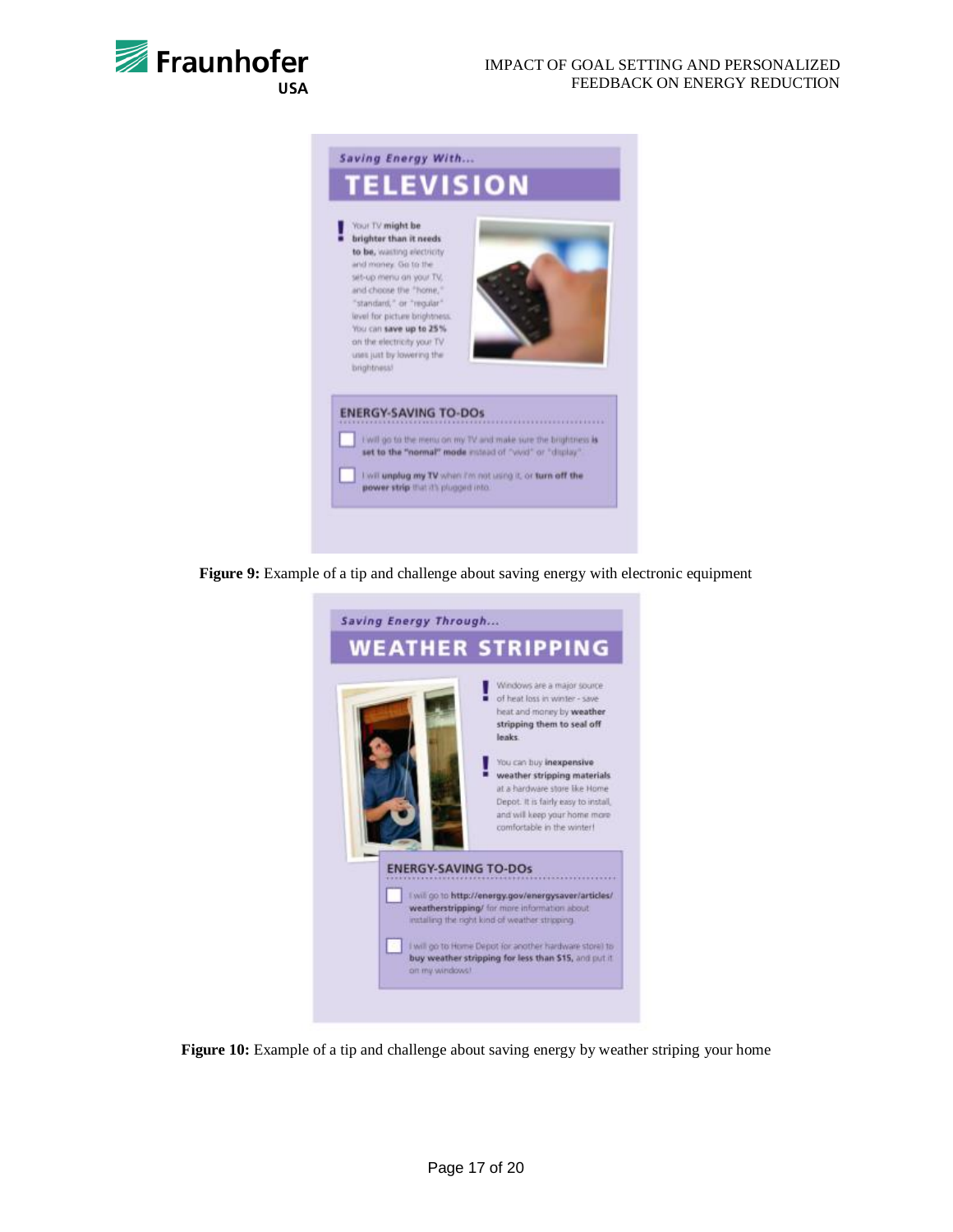



**Figure 11:** Example of tip and challenge about saving energy with electronic equipment



**Figure 12:** Example of a tip and challenge about saving energy with power strips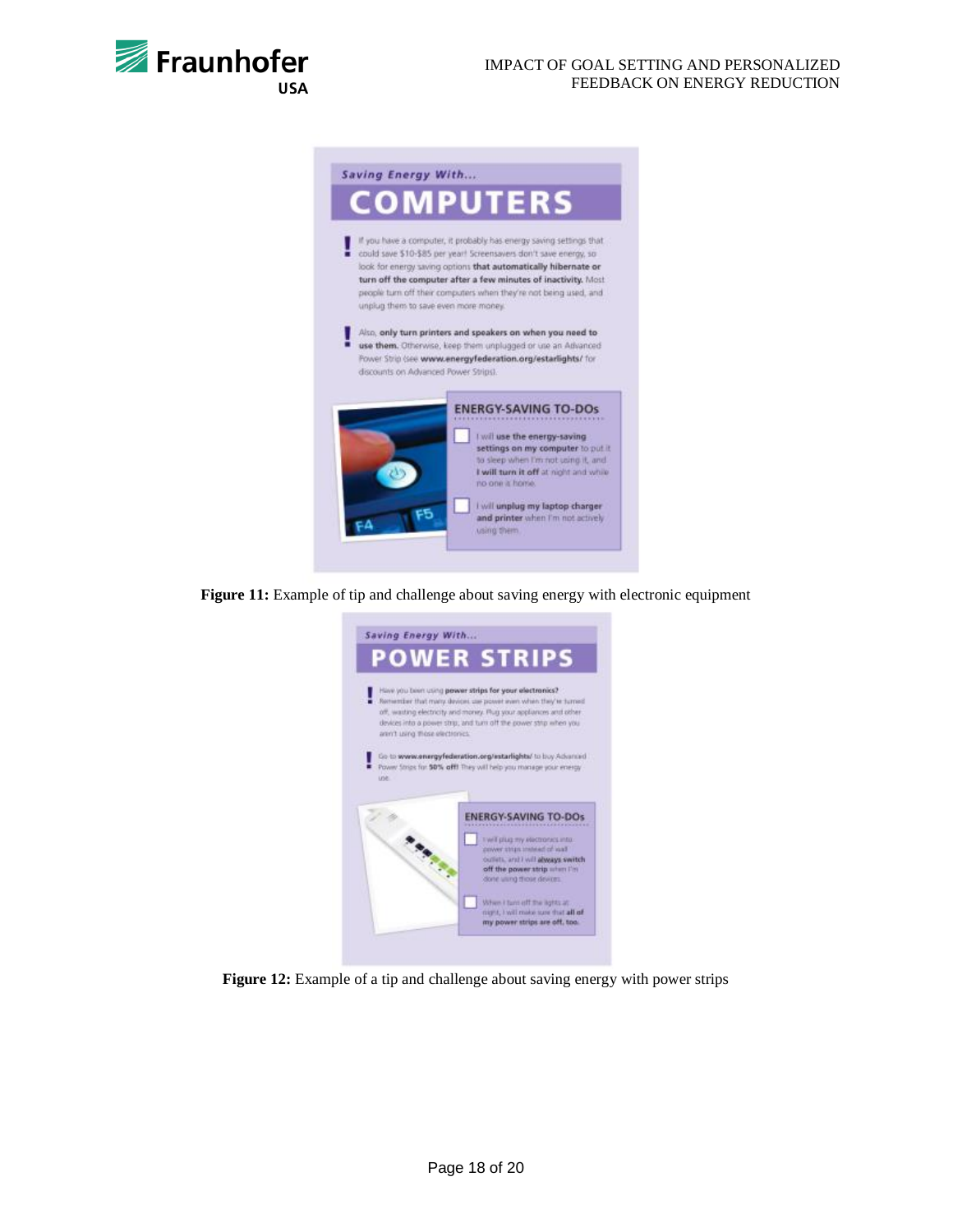



**Figure 13:** Example of a tip and challenge about saving energy with controlling light and heat



Figure 14: Example of a tip and challenge about saving energy with electronics